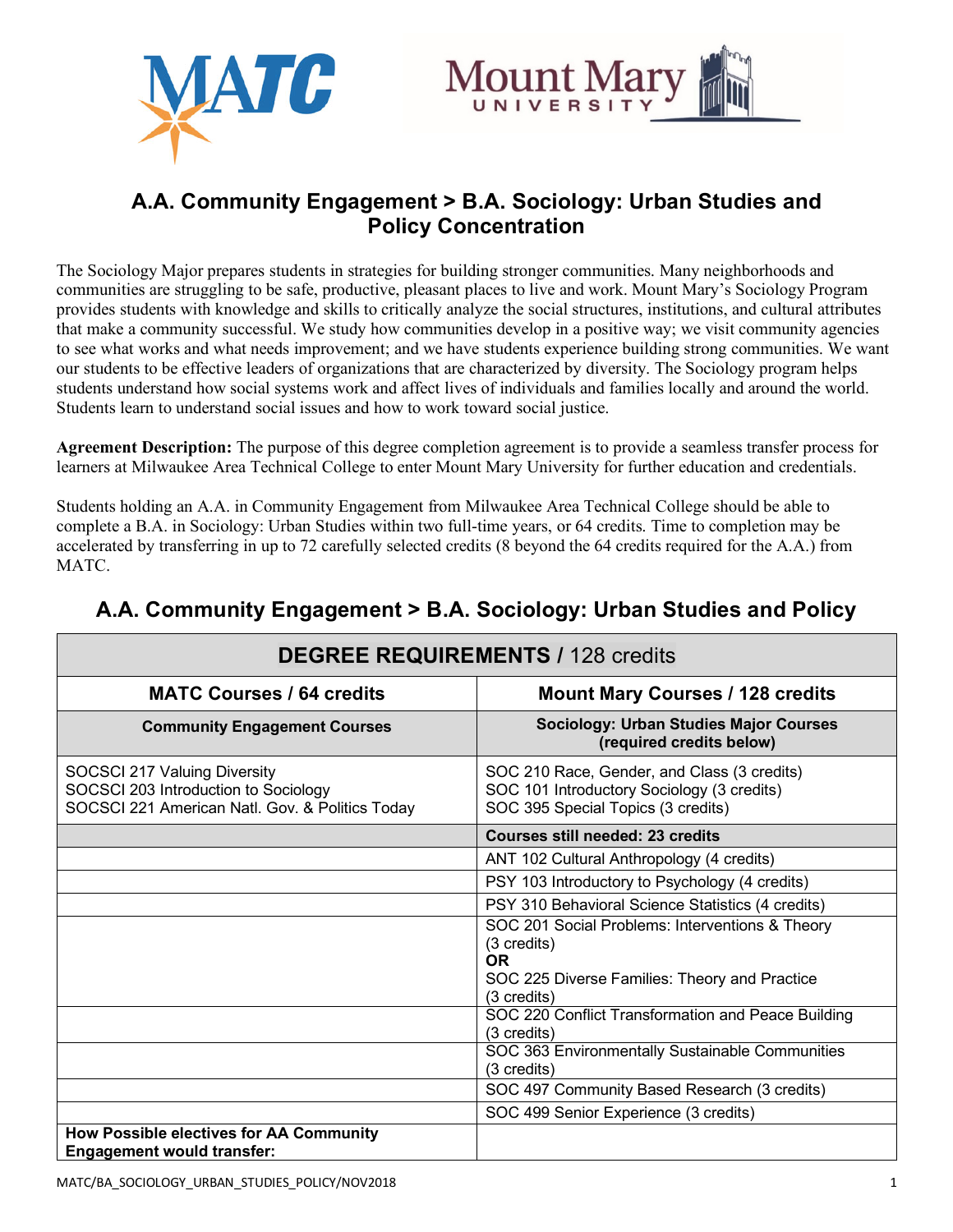| <b>ENG 218 African-American Literature</b>                                                                                               |                                                                       |  |
|------------------------------------------------------------------------------------------------------------------------------------------|-----------------------------------------------------------------------|--|
| <b>ENG 219 African-American Literature</b>                                                                                               |                                                                       |  |
| <b>ENG 220 Native American Literature</b><br><b>ENG 221 Native American Women in Literature</b>                                          | Counts as Lit. core.                                                  |  |
| ENG 222 Images of Women in Literature                                                                                                    |                                                                       |  |
| ENG 223 African-American Literature by and                                                                                               |                                                                       |  |
| about Women                                                                                                                              |                                                                       |  |
| HIST 210 Women in History<br>HIST 218 Native American History                                                                            | Counts as Hist. core.                                                 |  |
| SOCSCI 205 Social Problems                                                                                                               | SOC 201 Social Problems. Counts toward the major and<br>HUM core.     |  |
| SOCSCI 208 Global Cultures & Politics                                                                                                    | SOC 495 Special Topics. Counts toward the major.                      |  |
| SOCSCI 214 Gender and Society                                                                                                            | SOC 352 Gender and Conflict. Counts toward the major<br>and HUM core. |  |
| SOCSCI 224 Peoples and Cultures of the World                                                                                             | ANT 248 Profiles of Cultures. Counts toward HUM core.                 |  |
| SOCSCI 229 Problems and Programs of the City                                                                                             | SOC 495 Special Topics. Counts toward the major.                      |  |
| SOCSCI 236 Juvenile Delinquency                                                                                                          | SOC 356 Crime and Delinquency. Counts toward the<br>major.            |  |
| SOCSCI 246 Human Sexuality                                                                                                               | SOC 495 Special Topics. Counts toward the major.                      |  |
| <b>NATSCI 233 Environmental Sciences</b><br>NATSCI 262 Energy in Nature, Technology and Society                                          | Counts as Sci. core.                                                  |  |
|                                                                                                                                          | <b>Core Courses (min. 48 credits)</b>                                 |  |
|                                                                                                                                          | Philosophy/Theology (min. 10 credits)                                 |  |
|                                                                                                                                          | SEA 101 Search for Meaning (4 credits)                                |  |
|                                                                                                                                          | Theology (min. 3 credits) (prereq. SEA 101)                           |  |
|                                                                                                                                          | Philosophy (min. 3 credits) (prereq. SEA 101)                         |  |
| <b>Communication/Math (min. 11 credits)</b>                                                                                              |                                                                       |  |
|                                                                                                                                          | <b>Composition (min. 3 credits: ENG 120 required)</b>                 |  |
| ENG 201 (3 credits)                                                                                                                      | ENG 110 Intro to College Writing (3 credits)                          |  |
| ENG 202 (3 credits)                                                                                                                      | ENG 120 College Research Writing (3 credits)                          |  |
|                                                                                                                                          | <b>Communication (min. 2 credits)</b>                                 |  |
| SPEECH-201 (3 credits)                                                                                                                   | COM 104 Public Speaking (2 credits)                                   |  |
|                                                                                                                                          | Mathematics requirement (min. 3 credits at level 104<br>or higher)    |  |
| MATH 200 Intermediate Algebra                                                                                                            | MATH 105 Introductory Algebra                                         |  |
| Met through "Any 200-level FLANG" (4 credits) when<br>bringing in AA in in Community Engagement                                          | World Language (min. 3 credits or equivalency<br>fulfilled)           |  |
| Literature/Fine Arts (min. 9 credits)                                                                                                    |                                                                       |  |
|                                                                                                                                          | Fine Arts (min. 3 credits)                                            |  |
| ART 201 Understanding Art                                                                                                                | ART 111 Experiencing Art                                              |  |
|                                                                                                                                          | Literature (min. 3 credits)                                           |  |
| *This will be met through "Any 200-level ENG diversity-<br>focused Literature course."                                                   |                                                                       |  |
| Option: Minimum 2 credits to complete the 9 credits required for the Core Literature and Fine Arts.<br>See above how electives transfer. |                                                                       |  |
|                                                                                                                                          | Humanistics (History and Behavioral/Social Science) (min. 9 credits)  |  |
|                                                                                                                                          | History (min. 3 credits)                                              |  |
| HIS 216 History of American Minorities<br><b>OR</b>                                                                                      |                                                                       |  |
| HIS 217 Contemporary Civil Rights                                                                                                        | HIS 357/358 Studies in American History (3 credits)                   |  |
|                                                                                                                                          | <b>Behavioral Science (min. 3 credits)</b>                            |  |
| <b>ECON 195 Economics</b>                                                                                                                | <b>BUS 301 Microeconomics</b>                                         |  |
|                                                                                                                                          |                                                                       |  |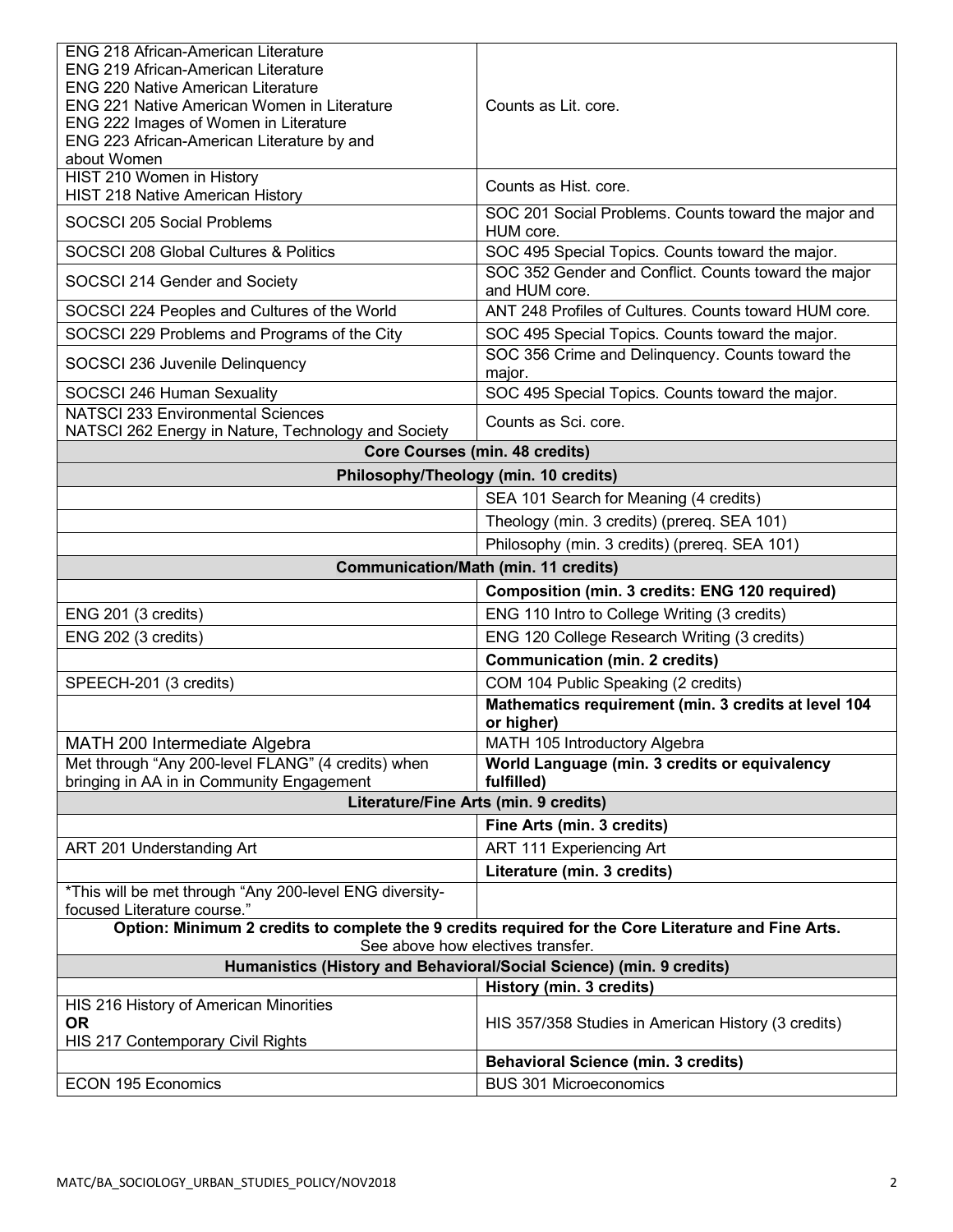| Option (min. 3 credits) Choose three additional credits from any of the courses listed above under either |                      |  |
|-----------------------------------------------------------------------------------------------------------|----------------------|--|
| Behavioral/Social Science or History. (Will be met through the Sociology major.)                          |                      |  |
| <b>Natural Sciences (min. 3 credits)</b>                                                                  |                      |  |
| NATSCI 232 Earth Science                                                                                  | Meets Sciences core  |  |
| NATSCI 234 Earth Sciences Lab                                                                             | Meets Sciences core. |  |
| Elective credits or additional minor (in order to reach min. 128 credits)                                 |                      |  |
| "Any 200-level PHYED course"                                                                              | Elective             |  |

*\*This chart represents only those courses required for an AA in Community Engagement from MATC. A student may have accrued more credits, and up to 72 credits will be granted for courses at MATC in which a student has earned a grade of "C" (2.0) or better.*

#### **Graduation Requirements**

- 1. A total of **128 credits** are required to graduate. (A minimum of 32 credits must be earned at Mount Mary. Up to 72 credits will be granted for courses at Milwaukee Area Technical College in which a student has earned a grade of "C" (2.0) or better.)
- 2. Course work must include writing, communication, mathematics, world language, and global competency. See current Undergraduate Bulletin for all graduation requirements.
- 3. **48 credits must be earned in the core curriculum courses**—see chart above.